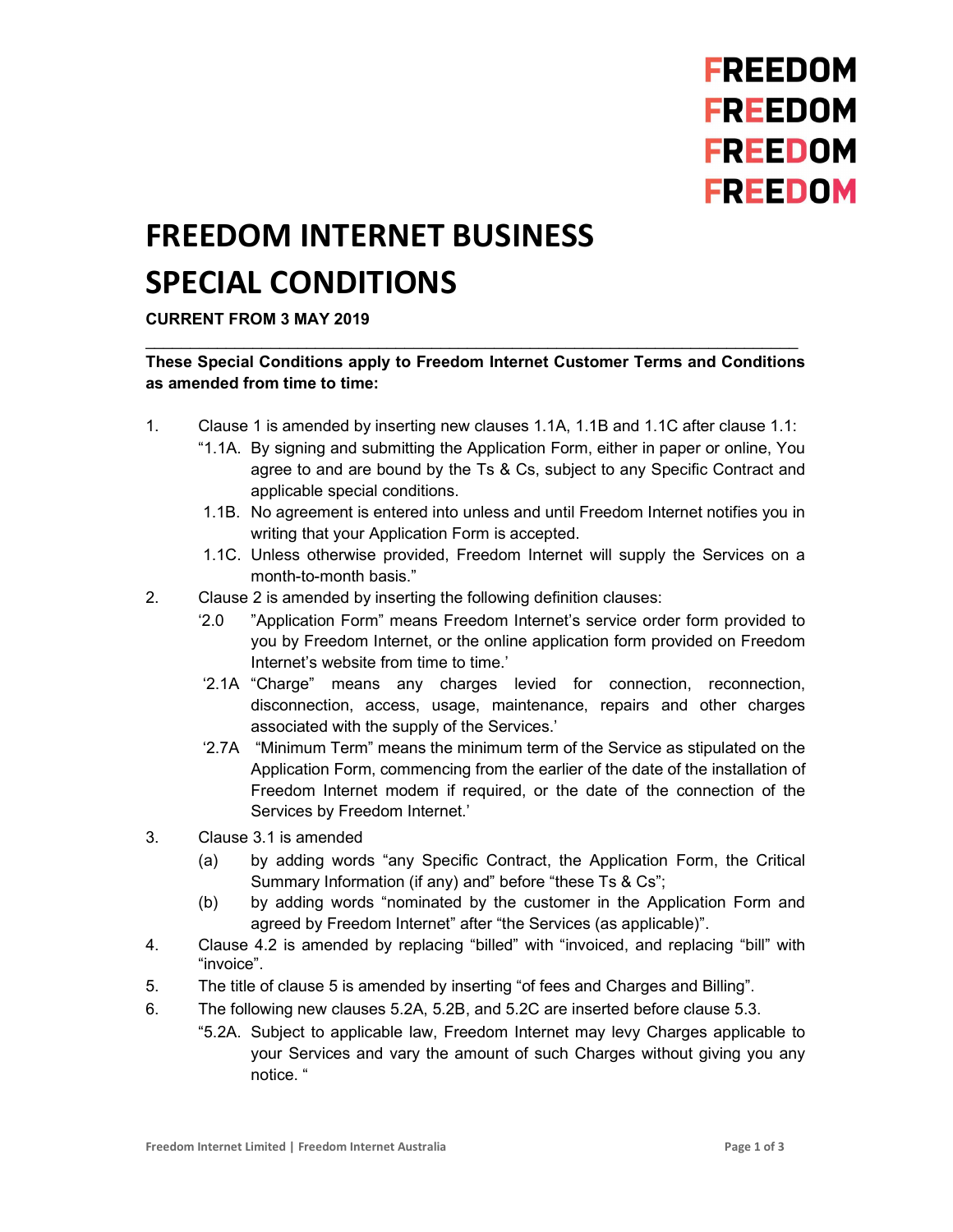

- "5.2B. Freedom Internet may invoice fees and Charges in advance if they are regular Charges, predetermined plan fees or connection and service Charges (if applicable). Freedom Internet may invoice fees and Charges in arrears if they are fees and Charges for non-regular usage, or other Charges. You are liable to pay any additional amount if you are undercharged."
- "5.2C. Freedom Internet will provide you an invoice on a monthly basis for all amounts in connection with your Services. You must pay, without deduction, all fees and Charges set out in each invoice within 14 days of the date of the invoice. Unless otherwise expressly provided in these Ts & Cs, all amounts payable under these Ts & Cs are exclusive of GST. GST will be added to all applicable fees and Charges."
- 7. Clause 5.1 is amended by inserting "Subject to clause 5.2A," before "all payment details and information".
- 8. Clause 5.3 is deleted.
- 9. Clause 5.4 is amended
	- (a) by adding words "The customer may pay the amounts invoiced to the customer by way of any payment options provided in the invoice." at the beginning of the clause;
	- (b) by replacing "billed" with "invoiced"; and
	- (c) by adding "or bank account" after "credit card".
- 10. The following new clause 5.5A is inserted before clause 5.6
	- "5.5A. A dispute or a claim concerning an overpayment is valid only if you submit the dispute or claim in writing to Freedom Internet within 12 months after the date of the disputed invoice."
- 11. Clause 6.3 is amended by replacing "If you have not purchased the equipment, Freedom Internet will retain full ownership of the equipment" with the following:

"The equipment provided to you for the delivery of Services remains Freedom Internet's property unless and until Freedom Internet agrees to sell it to you and receives the full payment for the equipment. Upon delivery of the equipment to your premises, you bear the risk of any loss or damage to the equipment."

- 12. Clause 6.4 is amended by adding "You must maintain the equipment in good working order, subject to fair wear and tear, until it is returned to or collected by Freedom Internet." at the beginning of the clause.
- 13. The following new clause 6.4A is inserted before clause 6.5
	- "6.4A Upon termination of the Services, unless you purchase the equipment in accordance with clause 6.3, you must return the equipment to Freedom Internet or make it available for collection by Freedom Internet within 30 days after your Service is terminated."
- 14. Clause 11.3 is amended
	- (a) by adding ", disconnect" between "suspend" and "or terminate";
	- (b) by replacing "if" with "under circumstances including without limitation to:";
	- (c) by deleting subclause (f);
	- (d) by replacing "your fees" in subclause (a) with "any monies payable under these Ts & Cs";
	- (e) by inserting the following new subclauses after subclause (e)
	- "(f) you move premises without notice;